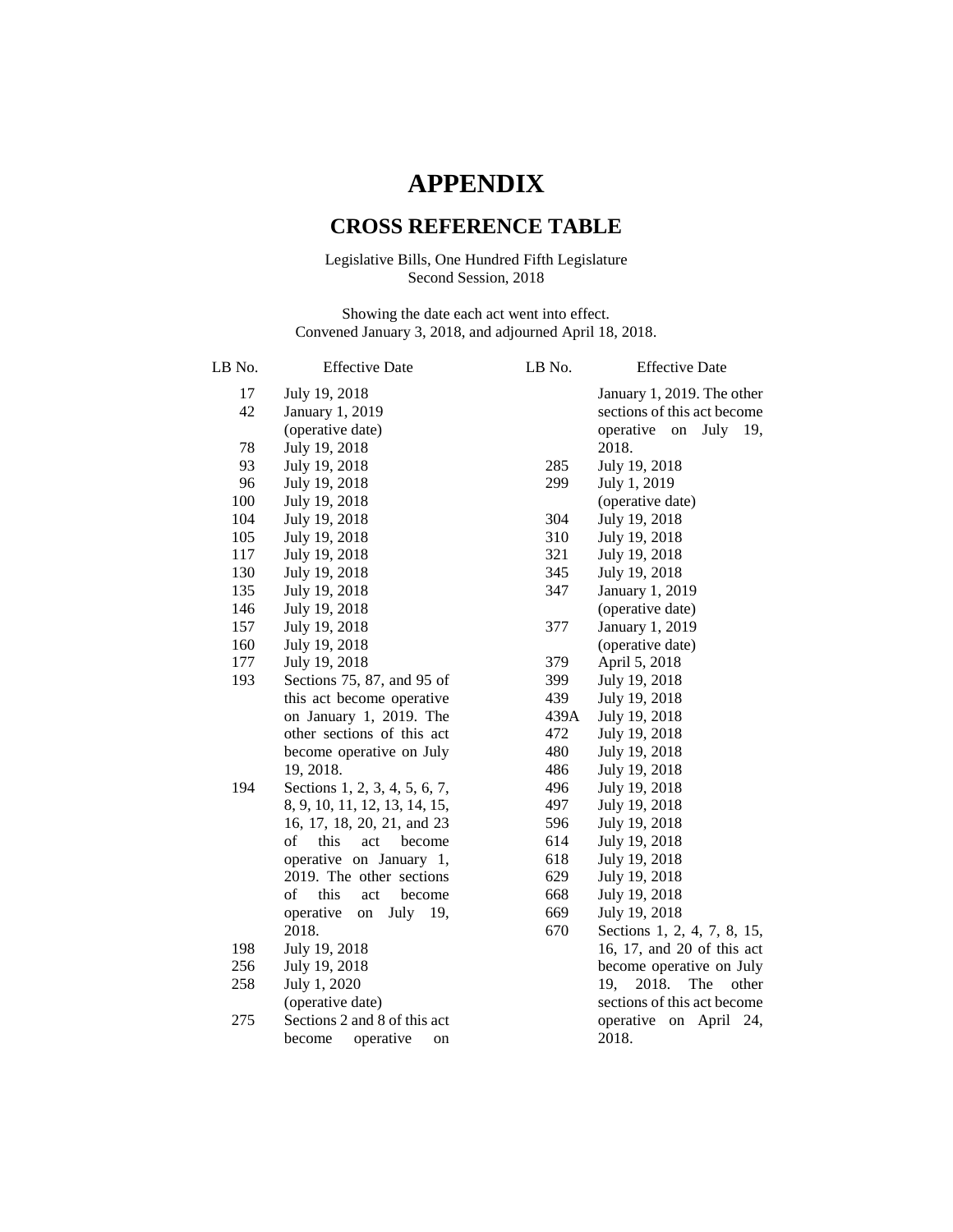| LB No.     | <b>Effective Date</b>          | LB No.      | <b>Effective Date</b>           |
|------------|--------------------------------|-------------|---------------------------------|
| 682        | July 19, 2018                  |             | of<br>this<br>act<br>become     |
| 685        | July 19, 2018                  |             | operative on April 24,          |
| 697        | July 19, 2018                  |             | 2018.                           |
| 701        | July 19, 2018                  | 799         | July 19, 2018                   |
| 702        | July 19, 2018                  | 803         | July 19, 2018                   |
| 708        | July 19, 2018                  | 807         | April 24, 2018                  |
| 710        | July 19, 2018                  | 807A        | April 24, 2018                  |
| 714        | July 19, 2018                  | 812         | April 12, 2018                  |
| 717        | July 19, 2018                  | 815         | July 19, 2018                   |
| 724        | July 19, 2018                  | 827         | July 19, 2018                   |
| 729        | July 19, 2018                  | 840         | July 19, 2018                   |
| 731        | Sections 37, 38, 39, 40, 41,   | 841         | July 19, 2018                   |
|            | 42, 43, 44, 58, 59, 60, 61,    | 845         | July 19, 2018                   |
|            | 62, 63, 64, 65, 79, 84, 85,    | 847         | July 19, 2018                   |
|            | 86, 87, 88, 89, 90, 91, and    | 848         | July 19, 2018                   |
|            | 105 of this act become         | 859         | July 19, 2018                   |
|            | operative on January 1,        | 861         | July 19, 2018                   |
|            | 2019. The other sections       | 865         | July 19, 2018                   |
|            | of<br>this<br>act<br>become    | 874         | July 19, 2018                   |
|            | operative<br>July 19,<br>on    | 885         | January 1, 2019                 |
|            | 2018.                          |             | (operative date)                |
| 731A       | July 19, 2018                  | 889         | July 19, 2018                   |
| 732        | July 19, 2018                  | 901         | July 19, 2018                   |
| 733        | October 1, 2018                | 902         | July 19, 2018                   |
|            | (operative date)               | 903         | April 12, 2018                  |
| 738        | July 19, 2018                  | 906         | July 19, 2018                   |
| 738A       | July 19, 2018                  | 909         | April 12, 2018                  |
| 741        | April 12, 2018                 | 913         | July 19, 2018                   |
| 742        | April 12, 2018                 | 923         | July 19, 2018                   |
| 743        | July 19, 2018                  | 931         | July 19, 2018                   |
| 744<br>745 | July 19, 2018                  | 936         | July 19, 2018                   |
| 749        | July 19, 2018                  | 940<br>940A | April 12, 2018                  |
| 750        | July 19, 2018<br>July 19, 2018 | 944         | April 12, 2018<br>April 5, 2018 |
| 751        | July 19, 2018                  | 945         | April 5, 2018                   |
| 757        | July 19, 2018                  | 946         | April 5, 2018                   |
| 758        | March 1, 2018                  | 950         | April 5, 2018                   |
| 760        | April 12, 2018                 | 953         | July 19, 2018                   |
| 766        | July 19, 2018                  | 957         | July 19, 2018                   |
| 773        | July 19, 2018                  | 982         | July 19, 2018                   |
| 775        | July 19, 2018                  | 983         | July 19, 2018                   |
| 776        | July 19, 2018                  | 989         | July 19, 2018                   |
| 786        | July 19, 2018                  | 990         | July 19, 2018                   |
| 791        | April 24, 2018                 | 990A        | July 19, 2018                   |
| 793        | Sections 11, 12, 13, and 17    | 993         | April 5, 2018                   |
|            | this<br>of<br>act<br>become    | 993A        | April 5, 2018                   |
|            | operative<br>July 19,<br>on    | 994         | Sections 1, 2, 3, 4, 5, 7,      |
|            | 2018. The other sections       |             | and 9 of this act become        |